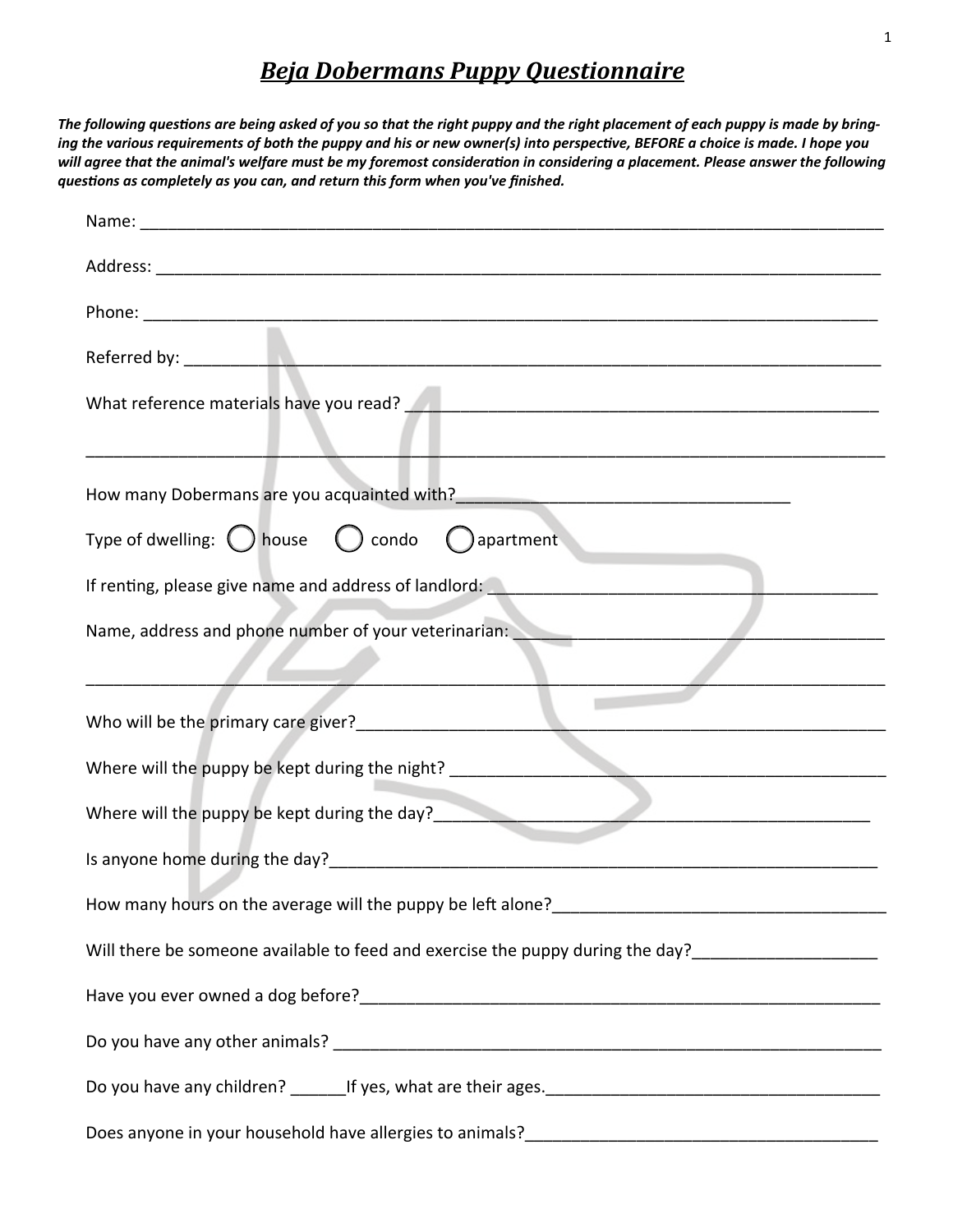| What do you expect the activity level of this breed to be:<br>○ Overy high ● Ohigh ● Omoderate                                                                                                                                    |
|-----------------------------------------------------------------------------------------------------------------------------------------------------------------------------------------------------------------------------------|
|                                                                                                                                                                                                                                   |
|                                                                                                                                                                                                                                   |
|                                                                                                                                                                                                                                   |
|                                                                                                                                                                                                                                   |
|                                                                                                                                                                                                                                   |
|                                                                                                                                                                                                                                   |
| Will you be attending any training classes?<br>Mill you be attending any training classes?<br>Mill you be attending any training classes?                                                                                         |
| If yes, at what age will you start, which activities or competitions are you interested in,<br>who is the trainer?                                                                                                                |
| How long did your last pet live? _______What were the circumstances of it's death? ________________                                                                                                                               |
| Have you ever returned a pet to the breeder? ________If so, what were the circumstances? ___________                                                                                                                              |
| Have you ever given a pet away? ________If so, what were the circumstances?___________________________________                                                                                                                    |
| Have you ever taken a pet to a pound or shelter? _________ If so, what were the circumstances? _________<br><u> 1989 - Johann Stoff, deutscher Stoff, der Stoff, der Stoff, der Stoff, der Stoff, der Stoff, der Stoff, der S</u> |
|                                                                                                                                                                                                                                   |
|                                                                                                                                                                                                                                   |

2